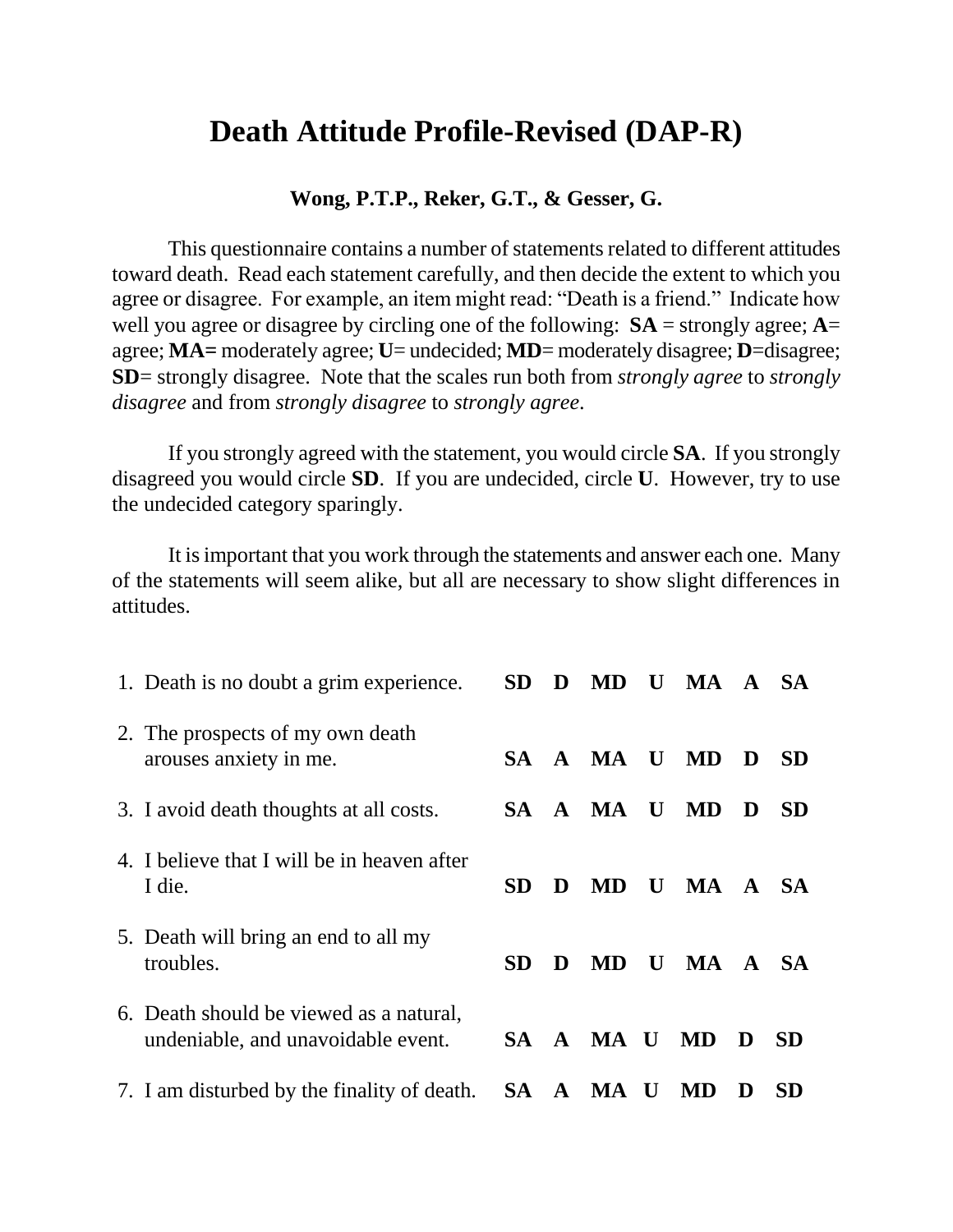| 8. Death is an entrance to a place of<br>ultimate satisfaction.             | <b>SD</b> | D         | <b>MD</b> |              | U MA A SA |              |           |
|-----------------------------------------------------------------------------|-----------|-----------|-----------|--------------|-----------|--------------|-----------|
| 9. Death provides an escape from this<br>terrible world.                    |           |           | SA A MA U |              | MD        | D            | <b>SD</b> |
| 10. Whenever the thought of death enters<br>my mind, I try to push it away. | <b>SD</b> | D         | <b>MD</b> | U            | MA A SA   |              |           |
| 11. Death is deliverance from pain and<br>suffering.                        | <b>SD</b> | D         | <b>MD</b> | $\bf{U}$     | MA        | $\mathbf{A}$ | <b>SA</b> |
| 12. I always try not to think about death.                                  |           |           | SA A MA U |              | <b>MD</b> | D            | <b>SD</b> |
| 13. I believe that heaven will be a much<br>better place than this world.   |           |           | SA A MA U |              | <b>MD</b> | D            | <b>SD</b> |
| 14. Death is a natural aspect of life.                                      | <b>SA</b> |           | A MA U    |              | <b>MD</b> | D            | <b>SD</b> |
| 15. Death is a union with God and<br>eternal bliss.                         | <b>SD</b> | D         | <b>MD</b> | $\mathbf{U}$ | MA A      |              | <b>SA</b> |
| 16. Death brings a promise of a new<br>and glorious life.                   |           |           | SA A MA U |              | <b>MD</b> | D            | <b>SD</b> |
| 17. I would neither fear death nor<br>welcome it.                           | SA.       | ${\bf A}$ | <b>MA</b> | U            | MD        | D            | <b>SD</b> |
| 18. I have an intense fear of death.                                        | <b>SD</b> | D         | <b>MD</b> | U            | MA A SA   |              |           |
| 19. I avoid thinking about death<br>altogether.                             | <b>SD</b> | D         | <b>MD</b> | $\mathbf U$  | MA A SA   |              |           |
| 20. The subject of life after death<br>troubles me greatly.                 | SA -      | ${\bf A}$ | MA        | $\bf{U}$     | <b>MD</b> | D            | <b>SD</b> |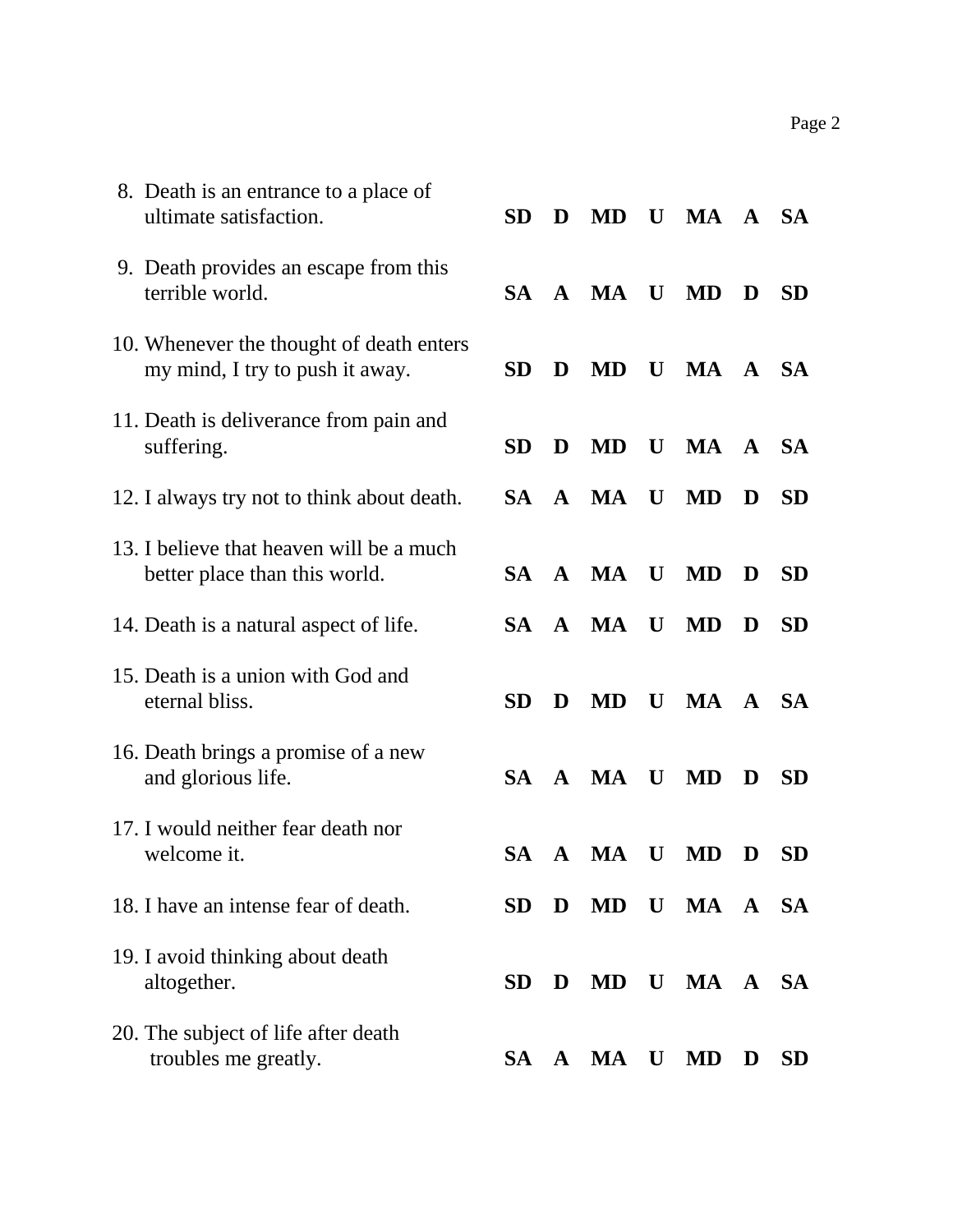| 21. The fact that death will mean the<br>end of everything as I know it<br>frightens me. | SA -      |   | A MA U       |              | <b>MD</b> | D | <b>SD</b> |
|------------------------------------------------------------------------------------------|-----------|---|--------------|--------------|-----------|---|-----------|
| 22. I look forward to a reunion with my<br>loved ones after I die.                       | <b>SD</b> | D | <b>MD</b>    | $\mathbf{U}$ | MA A SA   |   |           |
| 23. I view death as a relief from earthly<br>suffering.                                  |           |   | SA A MA U    |              | <b>MD</b> | D | <b>SD</b> |
| 24. Death is simply a part of the process<br>of life.                                    |           |   | SA A MA U MD |              |           | D | <b>SD</b> |
| 25. I see death as a passage to an eternal<br>and blessed place.                         |           |   | SA A MA U    |              | <b>MD</b> | D | <b>SD</b> |
| 26. I try to have nothing to do with the<br>subject of death.                            | <b>SD</b> | D | <b>MD</b>    | $\mathbf{U}$ | MA A SA   |   |           |
| 27. Death offers a wonderful release of<br>the soul.                                     | <b>SD</b> | D | <b>MD</b>    | $\mathbf{U}$ | MA A SA   |   |           |
| 28. One thing that gives me comfort in<br>facing death is my belief in the<br>afterlife. | <b>SD</b> | D | <b>MD</b>    | $\mathbf{U}$ | MA A SA   |   |           |
| 29. I see death as a relief from the<br>burden of this life.                             | SD D      |   | MD U         |              | MA A SA   |   |           |
| 30. Death is neither good nor bad.                                                       |           |   | SA A MA U    |              | <b>MD</b> | D | <b>SD</b> |
| 31. I look forward to life after death.                                                  |           |   | SA A MA U    |              | <b>MD</b> | D | <b>SD</b> |
| 32. The uncertainty of not knowing<br>what happens after death worries me.               | <b>SD</b> | D | <b>MD</b>    | U            | MA A      |   | <b>SA</b> |